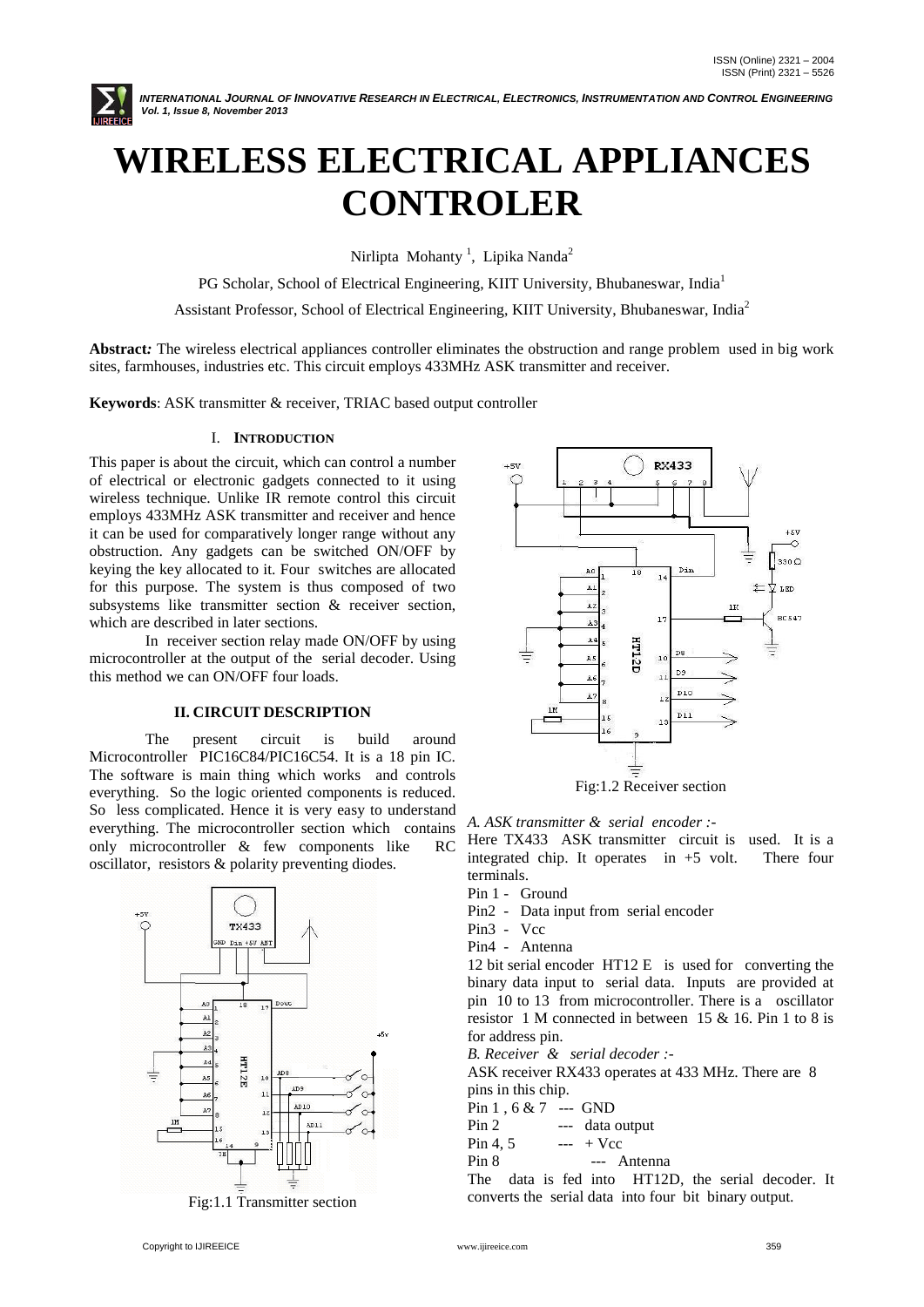

INTERNATIONAL JOURNAL OF INNOVATIVE RESEARCH IN ELECTRICAL, ELECTRONICS, INSTRUMENTATION AND CONTROL ENGINEERING *Vol. 1, Issue 8, November 2013*

- Pin 10 to 13 --- four bit binary output to microcontroller
- Pin 14 --- data input
- Pin 1 to 8 --- address pin Pin 15 & 16 --- Oscillator resistors
- Pin 17 --- data receive acknowledgement

# **III. CIRCUIT DESCRIPTION**



The present project is build around Microcontroller PIC16C84/PIC16C54. It is a 18 pin IC. The software is main thing which works and controls everything. So the logic oriented components is reduced. So less complicated. Hence it is very easy to understand everything. The microcontroller section which contains only microcontroller & few components like RC oscillator, resistors & polarity preventing diodes. Microcontroller programmed to receive the inputs coming from the HT12D decoder. There are all total four inputs. These are connected to pin no. 17, 18, 1 & 2 of microcontroller. Data received is acknowledged by checking ackw output from the HT12D. This pin is of decoder connected to microcontroller at pin 13. Here for one switch pressed at transmitter end is collected at receiver end. After decoding the binary output decoder provides only binary. Microcontroller decodes BCD data from receiver part. to decimal number.

 There are all total four outputs are taken from it. For one switch pressed microcontroller ON the particular output channel. Again pressing of the same switch microcontroller will detect the ackw signal for same output and this time microcontroller will OFF the output.

Outputs of the microcontroller are connected with triacs through polarity preventing diodes ( 1N4007 ) and current limiting resistance ( 330 ohms) in series. Triac is a solid state device therefore it is more advantageous than using relay. Triac circuit makes more compact and more longevity of the product. It is easy to use.

#### **IV. POWER SUPPLY**

 The microcontroller needed to be operate in DC power supply. The microcontroller needs +5V supply. The

transformer is a centre tap 12-0-12V 500mA. It is then rectified using full wave rectifier. A 1000uF capacitor is used for filtration purpose. The three terminal voltage regulators 7805 provides regulated DC outputs for the operation of the circuit. A good grounding is necessary for the proper functioning of the circuit.

## *A. CONSTRUCTIONAL GUIDELINES :*

The construction part is also important other than design. Therefore for perfect result the construction part must be error free. In construction part soldering is important , identification of components, polarity, mounting is also important.

The board is microcontroller based therefore the during construction it is important to assemble it in care.

- Study the circuit diagram in careful manner, the starting pin of the microcontroller, transistor pins, power supply circuit, capacitor polarity.
- Then observe the PCB using a eye glass to the tracks. See if there is any cracks and short circuits on the board. If there is any cracks and short circuit then choose another PCB or repair the same.
- Collect components together and soldering iron and solder wire and flux.
- Follow the rules and techniques for mounting components on the board.
- For switches one should use jumpers
- All chips are soldered on PCB.
- A 17 cm long antenna wire is connected to it.
- As there is two boards. Power supply regulator IC is to be placed in one board and another board is microcontroller board.
- After all the circuit is assembled , all the circuit board are placed on a big ply wood board.

#### *B. OPERATION GUIDELINES* **:**

After complete of the project assembling check all the connections. If all things are alright. Now without inserting the ICs check the power supply pins and ground pin. If all things right. Then insert ICs in IC bases in particular orientation. Now set apart the transmitter part

- For power supply to receiver use 9v battery
- Give power to receiver from 230v AC mains.
- At transmitter put the jumper to ON the load no. 1
- Now press the transmission enable switch at transmitter section transmit the data.
- Now see the data receive acknowledgement signal LED to glow. This confirms that the project is working.
- At same time the load no. 1 will ON.
- To make off the load 1 put off the jumper and press the transmission enable switch.
- To switch on the multiple loads , put on the jumper in similar fashion and press transmission enable switch.